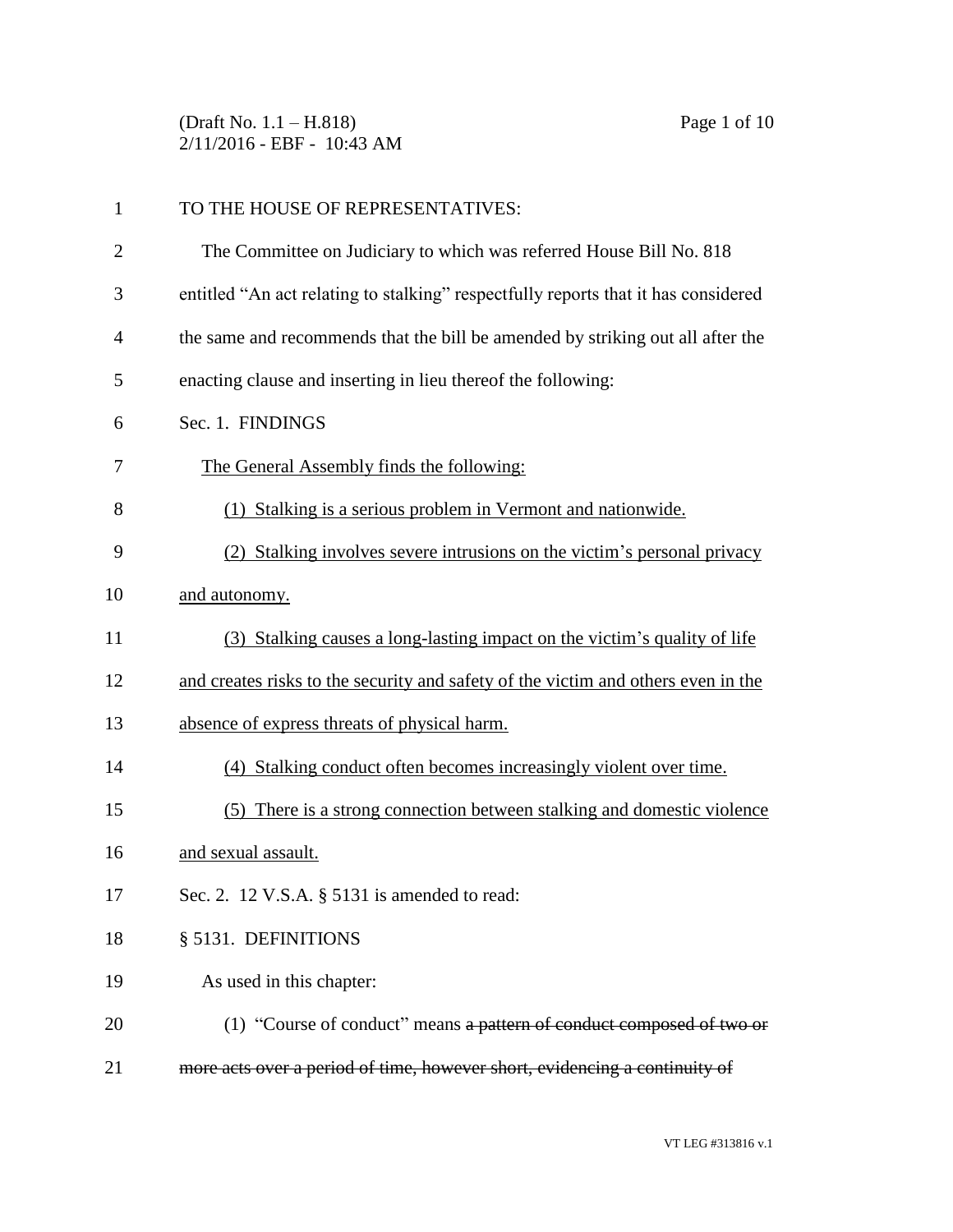(Draft No. 1.1 – H.818) Page 2 of 10 2/11/2016 - EBF - 10:43 AM

| $\mathbf{1}$   | purpose. Constitutionally protected activity is not included within the meaning |
|----------------|---------------------------------------------------------------------------------|
| $\overline{2}$ | of "course of conduct." two or more acts over a period of time, however short,  |
| 3              | in which a person follows, monitors, observes, surveils, threatens, or          |
| $\overline{4}$ | communicates to or about, another person, or interferes with another person's   |
| 5              | property. This definition shall apply to acts conducted by the person directly, |
| 6              | indirectly, or through third parties and by any action, method, device, or      |
| 7              | means.                                                                          |
| 8              | (2) "Following" means maintaining over a period of time a visual or             |
| 9              | physical proximity to another person in such manner as would cause a            |
| 10             | reasonable person to have fear of unlawful sexual conduct, unlawful restraint,  |
| 11             | bodily injury, or death "Emotional distress" means significant mental suffering |
| 12             | or distress that may, but does not necessarily, require medical or other        |
| 13             | professional treatment or counseling.                                           |
| 14             | (3) "Lying in wait" means hiding or being concealed for the purpose of          |
| 15             | attacking or harming another person.                                            |
| 16             | (4) "Nonphysical contact" includes telephone calls, mail, e-mail, social        |
| 17             | media commentary or comment, or other electronic communication, fax, and        |
| 18             | written notes.                                                                  |
| 19             | (4) "Reasonable person" means a reasonable person in the victim's               |
| 20             | circumstances.                                                                  |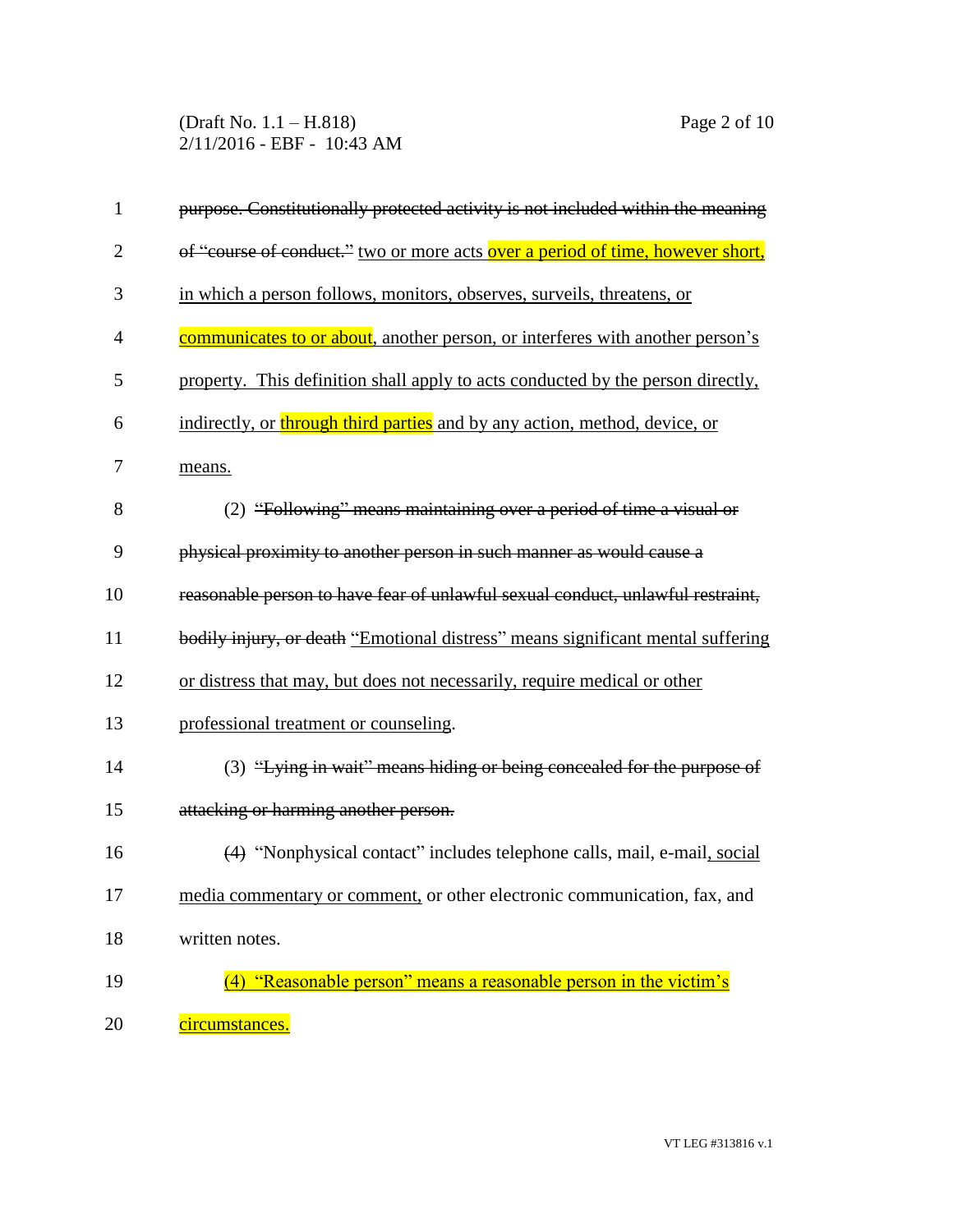## (Draft No. 1.1 – H.818) Page 3 of 10 2/11/2016 - EBF - 10:43 AM

| $\mathbf{1}$   | (5) "Sexually assaulted the plaintiff" means that the defendant engaged        |
|----------------|--------------------------------------------------------------------------------|
| $\overline{2}$ | in conduct that meets elements of lewd and lascivious conduct as defined in    |
| 3              | 13 V.S.A. § 2601, lewd and lascivious conduct with a child as defined in       |
| 4              | 13 V.S.A. § 2602, sexual assault as defined in 13 V.S.A. § 3252, aggravated    |
| 5              | sexual assault as defined in 13 V.S.A. § 3253, use of a child in a sexual      |
| 6              | performance as defined in 13 V.S.A. § 2822, or consenting to a sexual          |
| 7              | performance as defined in 13 V.S.A. § 2823 and that the plaintiff was the      |
| 8              | victim of the offense.                                                         |
| 9              | (6) "Stalk" means to engage in a course of conduct which consists of           |
| 10             | following or lying in wait for a person, or threatening behavior directed at a |
| 11             | specific person or a member of the person's family, and:                       |
| 12             | $(A)$ serves no legitimate purpose; and                                        |
| 13             | (B) that would cause a reasonable person to fear for his or her safety         |
| 14             | or the safety of another or would cause a reasonable person substantial        |
| 15             | emotional distress.                                                            |
| 16             | (7) "Stay away" means to refrain from knowingly:                               |
| 17             | (A) initiating or maintaining a physical presence near the plaintiff;          |
| 18             | (B) engaging in nonphysical contact with the plaintiff directly or             |
| 19             | indirectly; or                                                                 |
| 20             | (C) engaging in nonphysical contact with the plaintiff through third           |
| 21             | parties who may or may not know of the order.                                  |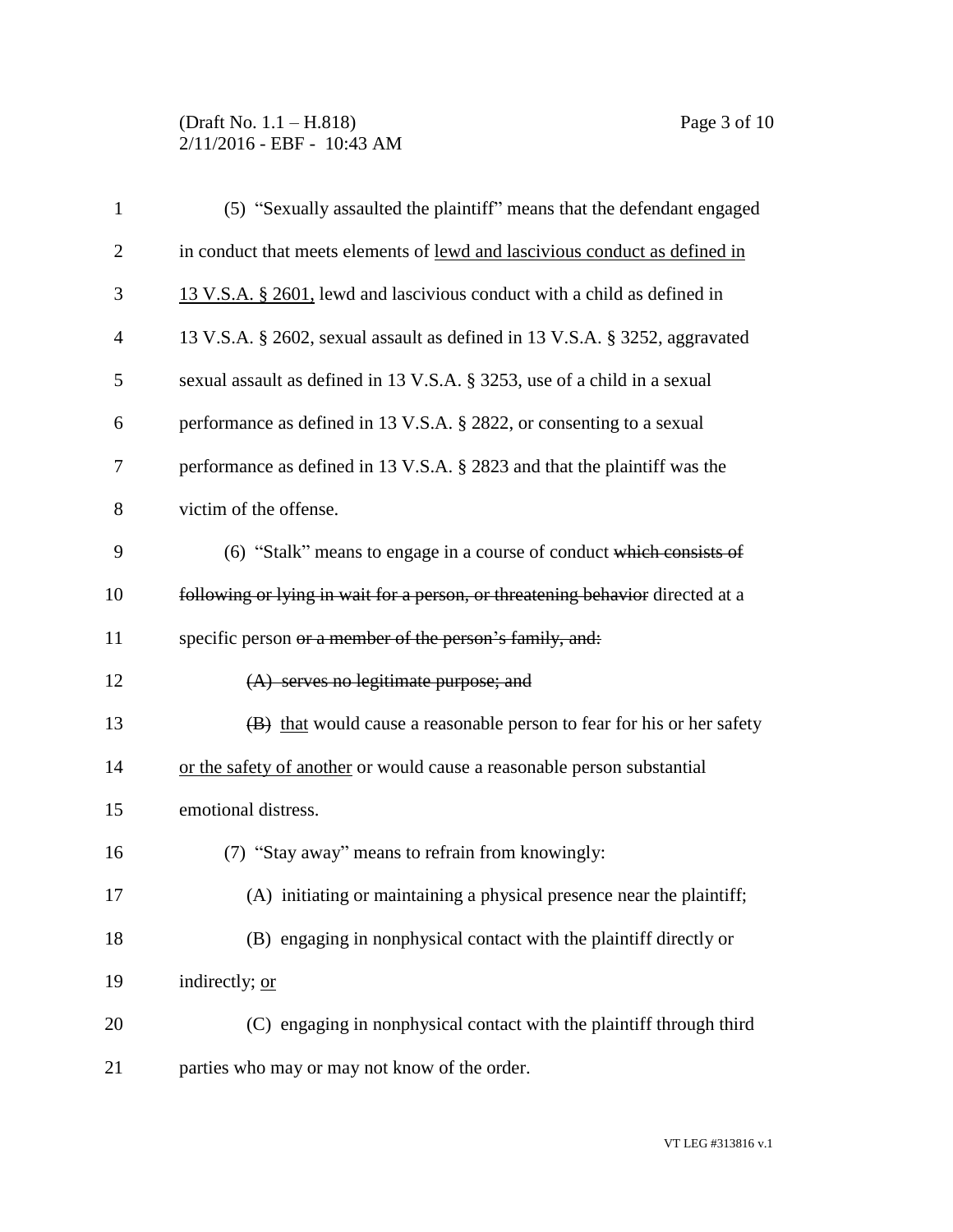(Draft No. 1.1 – H.818) Page 4 of 10 2/11/2016 - EBF - 10:43 AM

| $\mathbf{1}$   | (8) "Threatening behavior" "Threatens" means acts which to act in a                 |
|----------------|-------------------------------------------------------------------------------------|
| $\overline{c}$ | manner that would cause a reasonable person to fear unlawful sexual conduct,        |
| 3              | unlawful restraint, bodily injury, or death, including verbal threats,; written,    |
| 4              | telephonic, or other electronically communicated threats,; vandalism,; or           |
| 5              | physical contact without consent. <b>Intent is not required, including an overt</b> |
| 6              | statement of intent to physical harm or emotional distress to the person.           |
| 7              | "Threaten" shall not be construed to require an intent to threaten, whether         |
| 8              | established by an overt statement of intent to cause physical harm or by any        |
| 9              | other means.                                                                        |
| 10             | Sec. 2. 12 V.S.A. § 5133 is amended to read:                                        |
| 11             | § 5133. REQUESTS FOR AN ORDER AGAINST STALKING OR                                   |
| 12             | <b>SEXUAL ASSAULT</b>                                                               |
| 13             | (a) A person, other than a family or household member as defined in                 |
| 14             | 15 V.S.A. § 1101(2), may seek an order against stalking or sexual assault on        |
| 15             | behalf of him him- or herself or his or her children by filing a complaint under    |
| 16             | this chapter. The plaintiff shall submit an affidavit in support of the order.      |
| 17             | (b) Except as provided in section 5134 of this title, the court shall grant the     |
| 18             | order only after notice to the defendant and a hearing. The plaintiff shall have    |
| 19             | the burden of proving by a preponderance of the evidence that the defendant         |
| 20             | stalked or sexually assaulted the plaintiff.                                        |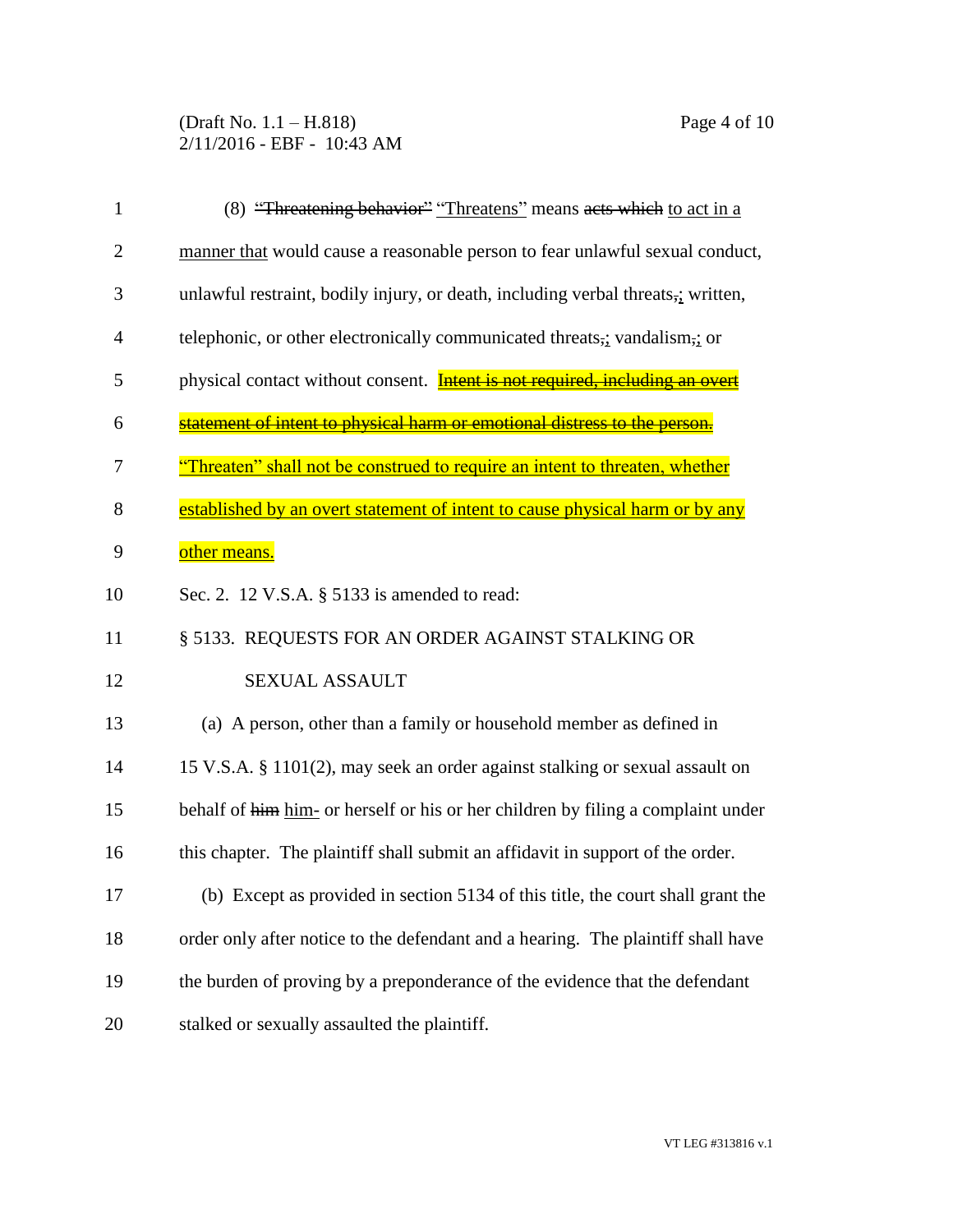## (Draft No. 1.1 – H.818) Page 5 of 10 2/11/2016 - EBF - 10:43 AM

| $\mathbf{1}$   | (c) In a hearing under this chapter, neither opinion evidence of nor                                |
|----------------|-----------------------------------------------------------------------------------------------------|
| $\overline{2}$ | evidence of the reputation of the plaintiff's sexual conduct shall be admitted.                     |
| 3              | Evidence of prior sexual conduct of the plaintiff shall not be admitted;                            |
| $\overline{4}$ | provided, however, where it bears on the credibility of the plaintiff or it is                      |
| 5              | material to a fact at issue and its probative value outweighs its private                           |
| 6              | character, the court may admit any of the following:                                                |
| $\tau$         | (1) Evidence evidence of the plaintiff's past sexual conduct with the                               |
| 8              | defendant.;                                                                                         |
| 9              | (2) Evidence evidence of specific instances of the plaintiff's sexual                               |
| 10             | conduct showing the source of origin of semen, pregnancy, or disease-; or                           |
| 11             | (3) Evidence evidence of specific instances of the plaintiff's past false                           |
| 12             | allegations of violations of 13 V.S.A. chapter 59 or 72.                                            |
| 13             | (d) $\left(\frac{1}{2}\right)$ If the court finds by a preponderance of evidence that the defendant |
| 14             | has stalked or sexually assaulted the plaintiff, or has been convicted of stalking                  |
| 15             | or sexually assaulting the plaintiff, the court shall order the defendant to stay                   |
| 16             | away from the plaintiff or the plaintiff's children, or both, and may make any                      |
| 17             | other such order it deems necessary to protect the plaintiff or the plaintiff's                     |
| 18             | children, or both.                                                                                  |
| 19             | If the court finds by a preponderance of evidence that the defendant                                |
| 20             | has sexually assaulted the plaintiff and there is a danger of the defendant                         |
| 21             | further harming the plaintiff, the court shall order the defendant to stay away                     |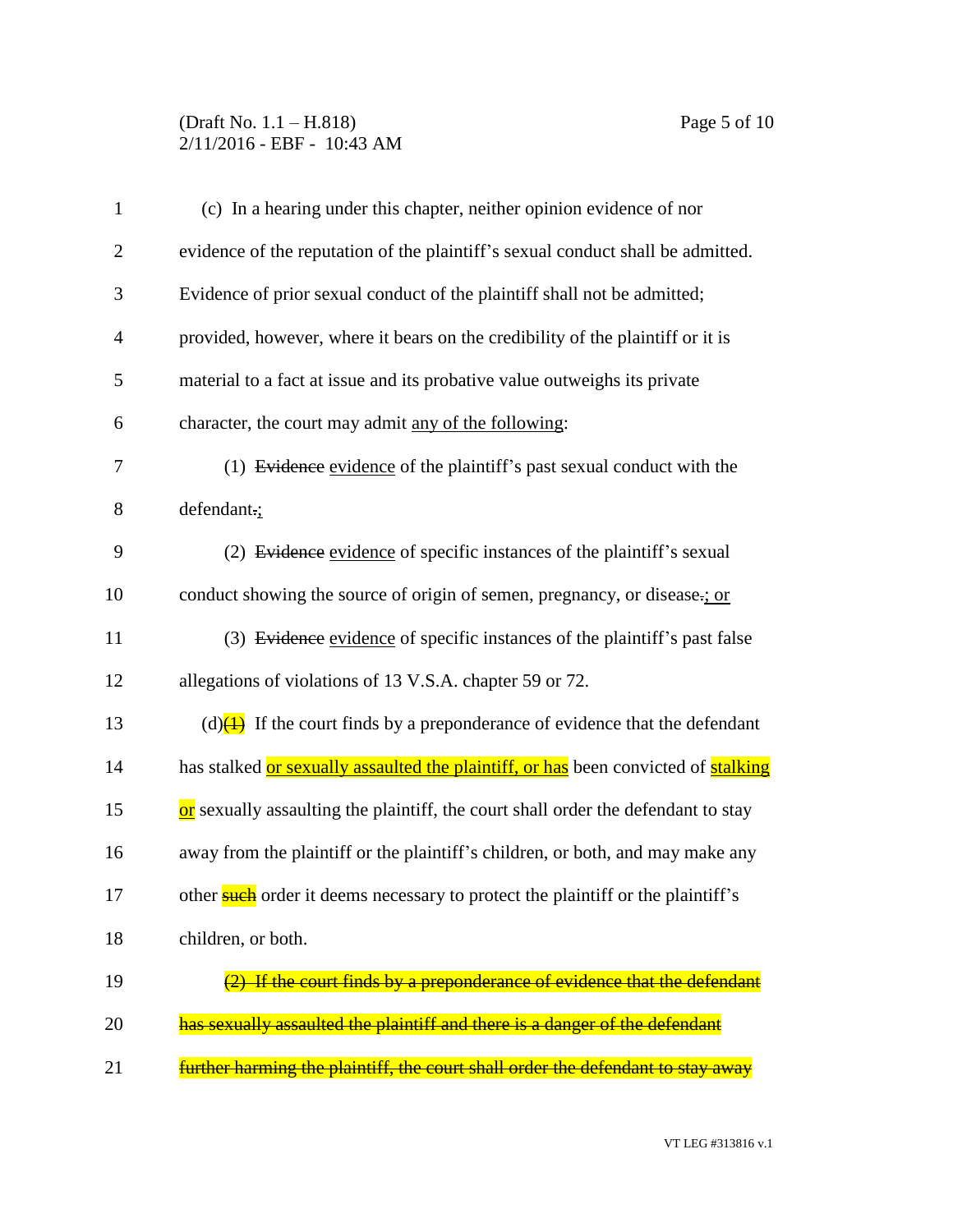(Draft No. 1.1 – H.818) Page 6 of 10 2/11/2016 - EBF - 10:43 AM

| 1              | from the plaintiff or the plaintiff's children, or both, and may make any other     |
|----------------|-------------------------------------------------------------------------------------|
| $\overline{2}$ | such order it deems necessary to protect the plaintiff or the plaintiff's children, |
| 3              | or both. The court may consider the defendant's past conduct as relevant            |
| 4              | <mark>evidence of future harm.</mark>                                               |
| 5              | (e) Relief shall be granted for a fixed period, at the expiration of which          |
| 6              | time the court may extend any order, upon motion of the plaintiff, for such         |
| 7              | additional time as it deems necessary to protect the plaintiff or the plaintiff's   |
| 8              | children, or both. It is not necessary for the court to find that the defendant     |
| 9              | stalked or sexually assaulted the plaintiff during the pendency of the order to     |
| 10             | extend the terms of the order. The court may modify its order at any                |
| 11             | subsequent time upon motion by either party and a showing of a substantial          |
| 12             | change in circumstance.                                                             |
| 13             | * * *                                                                               |
| 14             | Sec. 3. 13 V.S.A. § 1021 is amended to read:                                        |
| 15             | § 1021. DEFINITIONS                                                                 |
| 16             | For the purpose of As used in this chapter:                                         |
| 17             | <u>* * *</u>                                                                        |
| 18             | (3) "Deadly weapon" means any firearm, or other weapon, device,                     |
| 19             | instrument, material, or substance, whether animate or inanimate which in the       |
| 20             | manner it is used or is intended to be used is known to be capable of producing     |
| 21             | death or serious bodily injury.                                                     |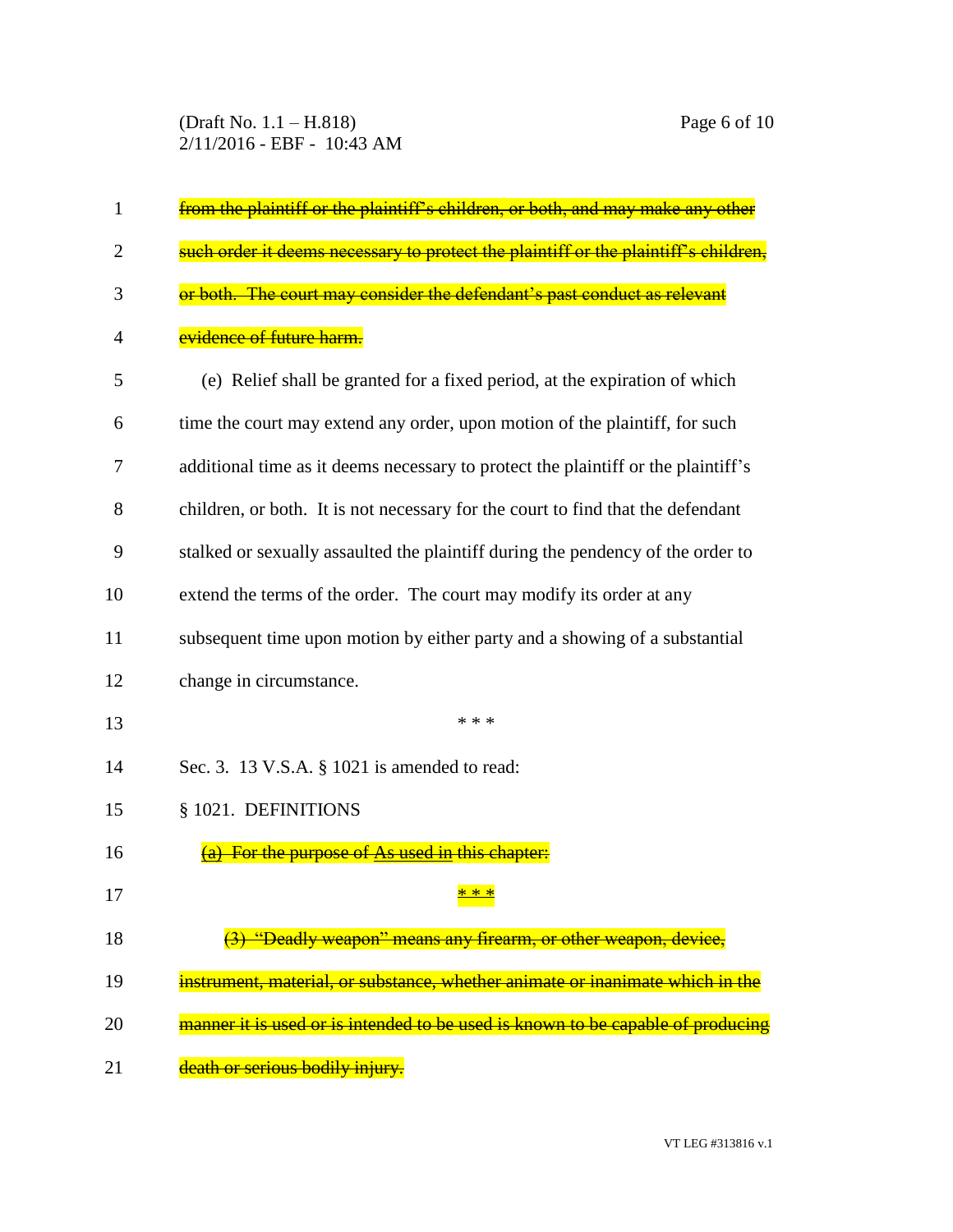(Draft No. 1.1 – H.818) Page 7 of 10 2/11/2016 - EBF - 10:43 AM

| 1  | <u> Fhreatens'' or ''threatening behavior'' means to act in a manner that</u>           |
|----|-----------------------------------------------------------------------------------------|
| 2  | would cause a reasonable person to fear unlawful sexual conduct, unlawful               |
| 3  | <u>estraint, bodily injury, or death, including verbal threats; written, telephonic</u> |
| 4  | or other electronically communicated threats; vandalism; or physical contact            |
| 5  | without consent. Intent is not required, including an overt statement of intent         |
| 6  | physical harm or emotional distress to the person                                       |
| 7  | (b) As used in this subchapter, "Course "course of conduct" means a                     |
| 8  | pattern of conduct composed of two or more acts over a period of time,                  |
| 9  | however short, evidencing a continuity of purpose. Constitutionally protected           |
| 10 | activity is not included within the meaning of "course of conduct."                     |
| 11 | Sec. 4. 13 V.S.A. chapter 19, subchapter 7 is amended to read:                          |
| 12 | Subchapter 7. Stalking                                                                  |
| 13 | § 1061. DEFINITIONS                                                                     |
| 14 | As used in this subchapter:                                                             |
| 15 | (1) "Stalk" means to engage in a course of conduct which consists                       |
| 16 | following, lying in wait for, or harassing, and:                                        |
| 17 | (A) serves no legitimate purpose; and                                                   |
| 18 | (B) would cause a reasonable person to fear for his or her physical                     |
| 19 | safety or would cause a reasonable person substantial emotional distress.               |
| 20 | (2) "Following" means maintaining over a period of time a visual or                     |
| 21 | physical proximity to another person in such manner as would cause a                    |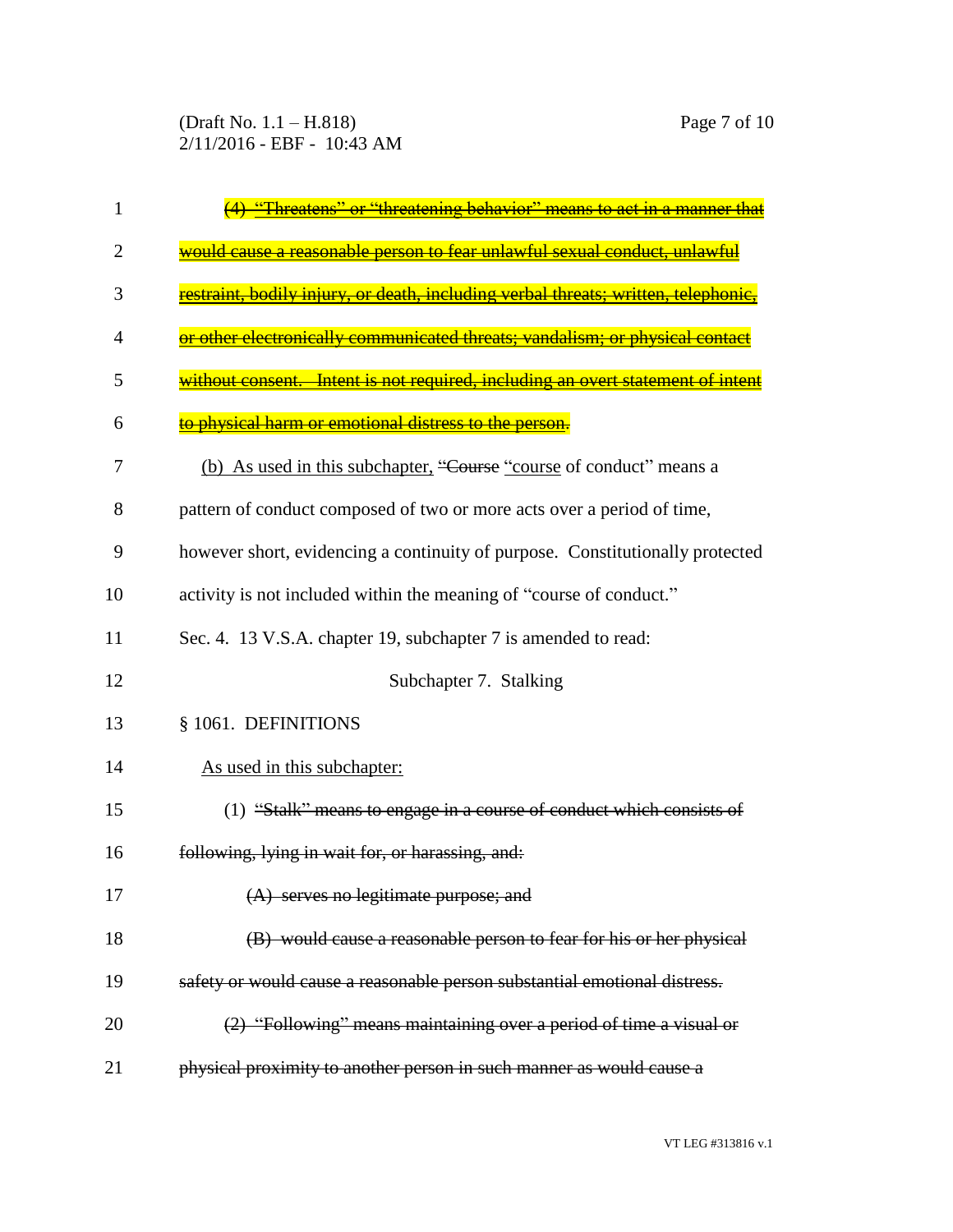(Draft No. 1.1 – H.818) Page 8 of 10 2/11/2016 - EBF - 10:43 AM

| $\mathbf{1}$   | reasonable person to have a fear of unlawful sexual conduct, unlawful restraint, |
|----------------|----------------------------------------------------------------------------------|
| $\overline{2}$ | bodily injury, or death.                                                         |
| 3              | (3) "Harassing" means actions directed at a specific person, or a                |
| $\overline{4}$ | member of the person's family, which would cause a reasonable person to fear     |
| 5              | unlawful sexual conduct, unlawful restraint, bodily injury, or death, including  |
| 6              | verbal threats, written, telephonic, or other electronically communicated        |
| 7              | threats, vandalism, or physical contact without consent "Course of conduct"      |
| 8              | means two or more acts over a period of time, however short, in which a          |
| 9              | person follows, monitors, observes, surveils, threatens, or communicates to or   |
| 10             | about another person or interferes with another person's property. This          |
| 11             | definition shall apply to acts conducted by the person directly, indirectly, or  |
| 12             | through third parties and by any action, method, device, or means.               |
| 13             | (4) "Lying in wait" means hiding or being concealed for the purpose of           |
| 14             | attacking or harming another person.                                             |
| 15             | (2) "Emotional distress" means significant mental suffering or distress          |
| 16             | that may, but does not necessarily, require medical or other professional        |
| 17             | treatment or counseling.                                                         |
| 18             | (3) "Reasonable person" means a reasonable person in the victim's                |
| 19             | circumstances.                                                                   |
| 20             | (4) "Stalk" means to engage in a course of conduct directed at a specific        |
| 21             | person that would cause a reasonable person to fear for his or her safety or the |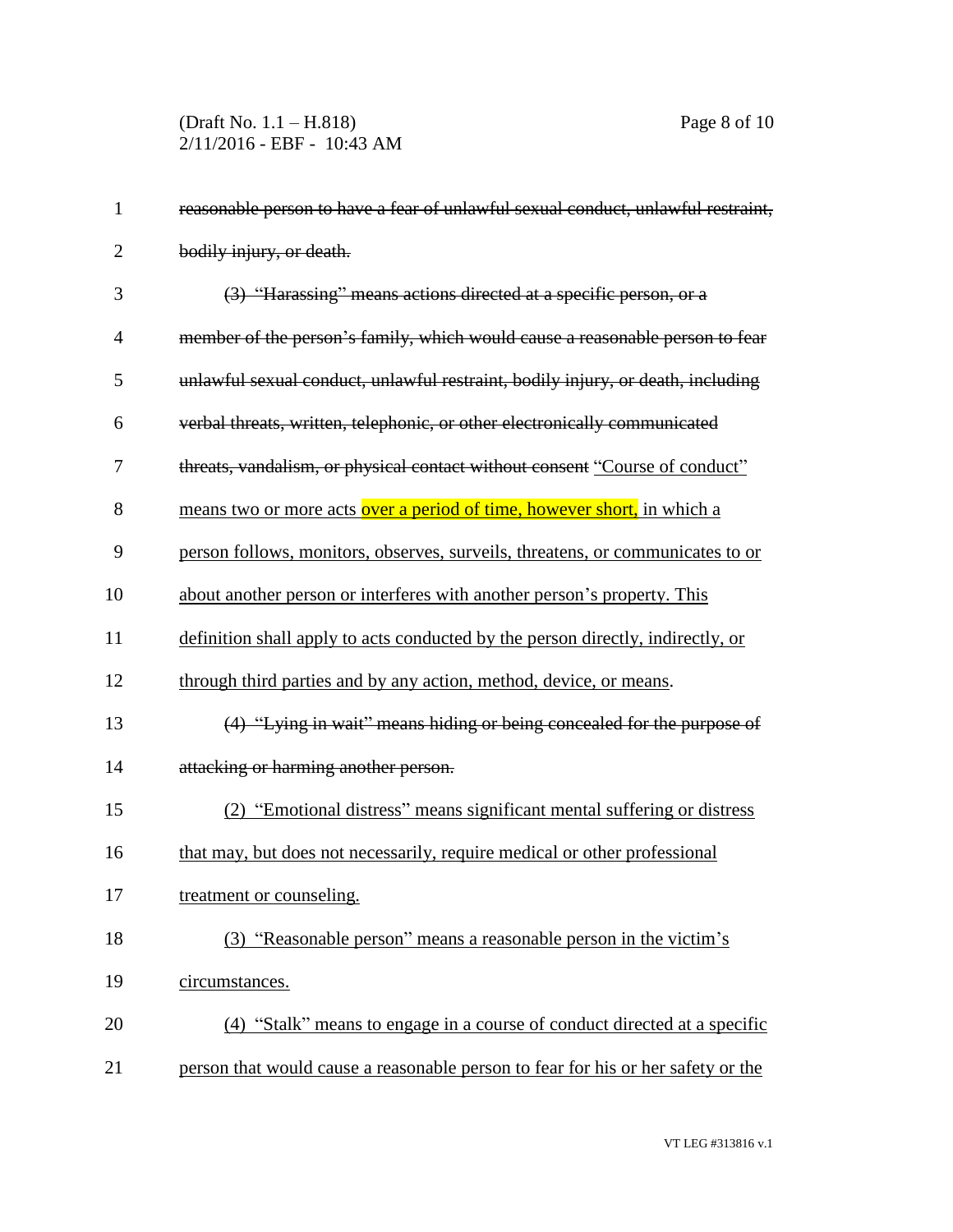| $\mathbf{1}$ | safety of another or would cause a reasonable person substantial emotional       |
|--------------|----------------------------------------------------------------------------------|
| 2            | distress.                                                                        |
| 3            | (5) "Threatens" or "threatening behavior" shall have the same meaning            |
| 4            | as provided in section 1021 of this title means to act in a manner that would    |
| 5            | cause a reasonable person to fear unlawful sexual conduct, unlawful restraint,   |
| 6            | bodily injury, or death, including verbal threats; written, telephonic, or other |
| 7            | electronically communicated threats; vandalism; or physical contact without      |
| 8            | consent. "Threaten" shall not be construed to require an intent to threaten,     |
| 9            | whether established by an overt statement of intent to cause physical harm or    |
| 10           | by any other means.                                                              |
| 11           | § 1062. STALKING                                                                 |
| 12           | Any person who intentionally stalks another person shall be imprisoned not       |
| 13           | more than two years or fined not more than \$5,000.00, or both.                  |
| 14           | § 1063. AGGRAVATED STALKING                                                      |
| 15           | (a) A person commits the crime of aggravated stalking if the person              |
| 16           | intentionally stalks another person, and:                                        |
| 17           | (1) such conduct violates a court order that prohibits stalking and is in        |
| 18           | effect at the time of the offense; or                                            |
| 19           | (2) has been previously convicted of stalking or aggravated stalking; $\theta$   |
| 20           | (3) has been previously convicted of an offense an element of which              |
| 21           | involves an act of violence against the same person; or                          |